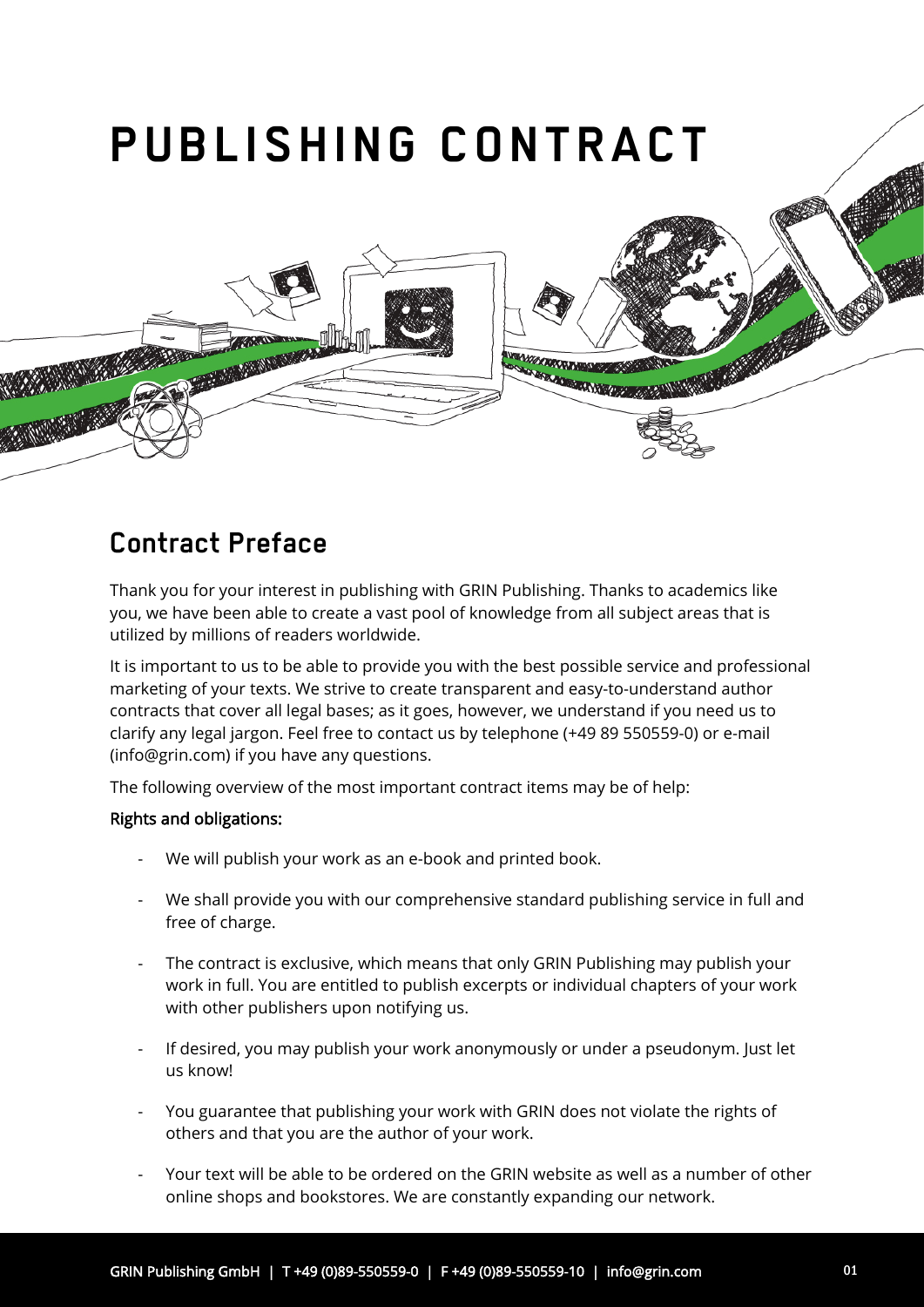

- We will provide a free sample excerpt of your work to potential readers.
- The contract duration is five years and automatically renews for an additional five years, unless you cancel with notice of at least three months.

#### Royalties and payments:

- We are obligated to disperse your royalties at least twice annually. We typically disperse payments quarterly.
- You will be paid for each individual e-book purchase as per our royalty schedule found at https://www.grin.com/en/authors-fees/
- Printed books entail higher production and basic costs, which we cover with your first 50 EUR (resp. USD) of royalties from each respective printed book. You will be paid royalties starting from the first cent beyond 50 EUR (resp. USD) as per the royalty schedule.
- You may also be eligible for compensation through VG Wort, as long as VG Wort classifies your work as paid material. If so, you are entitled to VG Wort author compensation in full.

We also offer additional premium publishing services, like custom cover designs, with very favorable conditions. For more information, visit:

#### https://www.grin.com/en/services/premium-services/

If interested, please contact us at premium@grin.com or +49 89 550559 0.

Of course, feel free to contact us with questions and suggestions. We are constantly striving to improve our author services and be the best publishing house we can be!

Greetings from Munich, Germany

kirsten-1. Sérries

Kirsten-J. Sörries (Geschäftsführer GRIN Publishing GmbH)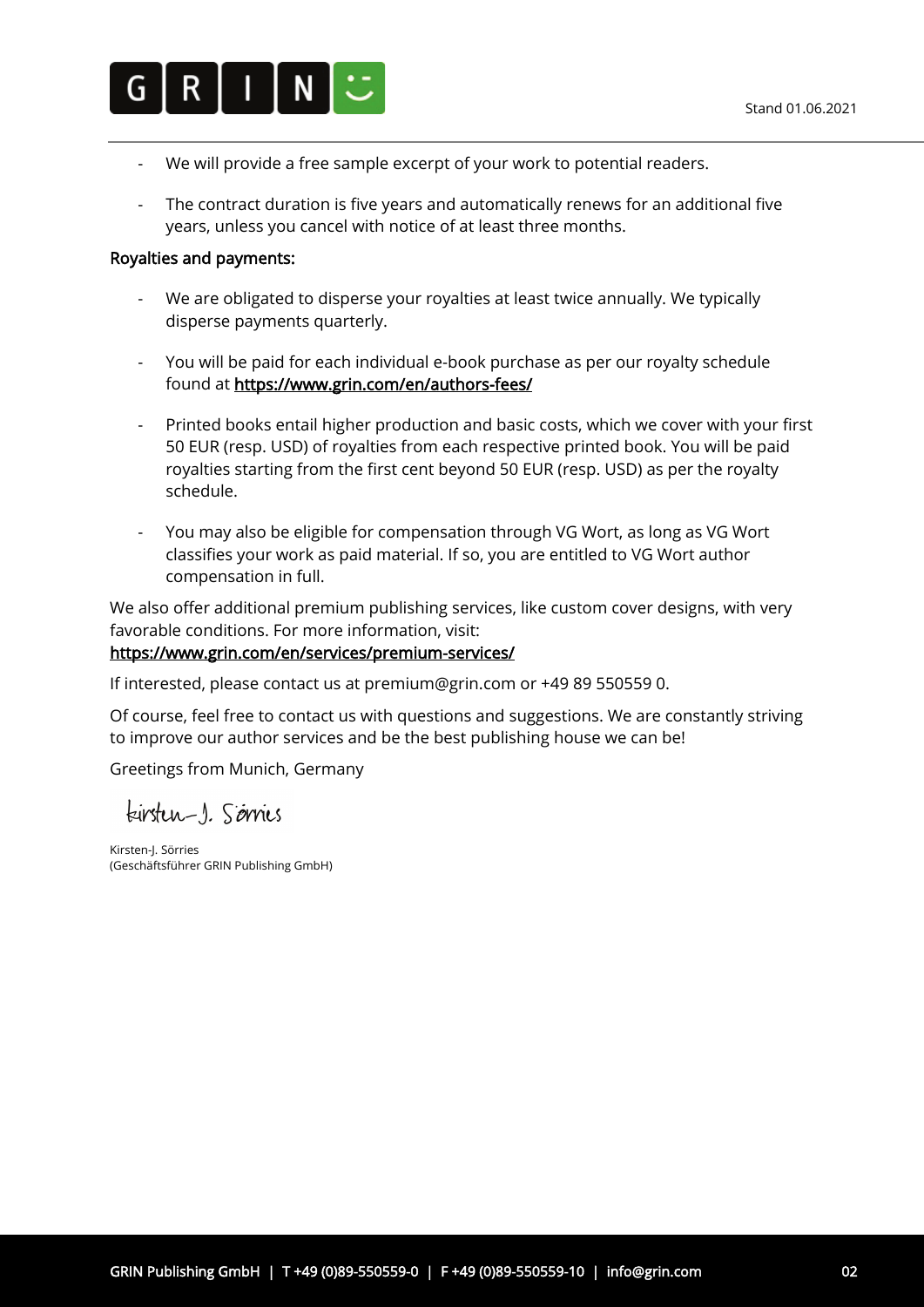

## **AGREEMENT ON THE GRANTING OF RIGHTS OF USE**

## **§ 1 SUBJECT MATTER OF THE AGREEMENT**

- (1) The subject matter of this Agreement is the work selected by the author and uploaded to the server of GRIN Publishing GmbH (hereafter: "GRIN").
- (2) GRIN will make accessible this work as an e-book to the public and –provided that GRIN considers such a publication to be economically viable –reproduce and distribute it in as a print book or print brochure as well.

## **§ 2 GRANTING OF RIGHTS**

- (1) The author grants to GRIN the exclusive right unlimited in territory and time to save the work in electronic databases, convert it into any type of data formats, whatsoever, index it for search engines, as well as additionally offer the work to any third party whatsoever, save single e-book copies to one or several reading devices by way of download at places and times of its choice using data networks (internet, mobile phone networks and the like) or to visualize it by way of streaming and, additionally, to make a printout thereof.
- (2) The author grants to GRIN the exclusive book right unlimited in territory and time and without any restriction on contents, i.e. the right to reproduce the work by typographical means and to distribute it, which is applicable to all print runs and editions, especially as hardcover edition, pocketbook edition, special edition, deluxe edition, reader edition, Reader's Digest edition, paper-bound edition or any other type of edition.
- (3) The author grants to GRIN the exclusive right unlimited in time and territory and without any restrictions on contents to reproduce, distribute and make available to the public the work, as a whole or in part, both in on-line and in off-line databases and as part of multimedia works and/or elements thereof, and to use it applying any other types of use, whatsoever, as defined hereunder.
- (4) The author grants to GRIN the right of revision, i.e. the right of GRIN to revise and rearrange the work or have it revised and rearranged by third parties, especially to correct grammar and/or orthographic errors or other technical errors, edit the work as reference book, abstract, app (e.g. iOS, Android, Windows, Mac OS) or enhanced ebook and to use the versions so created applying any other types of use, whatsoever, as defined hereunder.
- (5) The author grants to GRIN the exclusive right unlimited in time and territory and without any restriction on contents to translate the work into any language and dialect, whatsoever, adapt the work or have it adapted as audio book or audio drama, as stage play (e.g. drama or piece of music) or as cinema/television film/series and to broadcast the versions so created (via cable, satellite or terrestrial channels),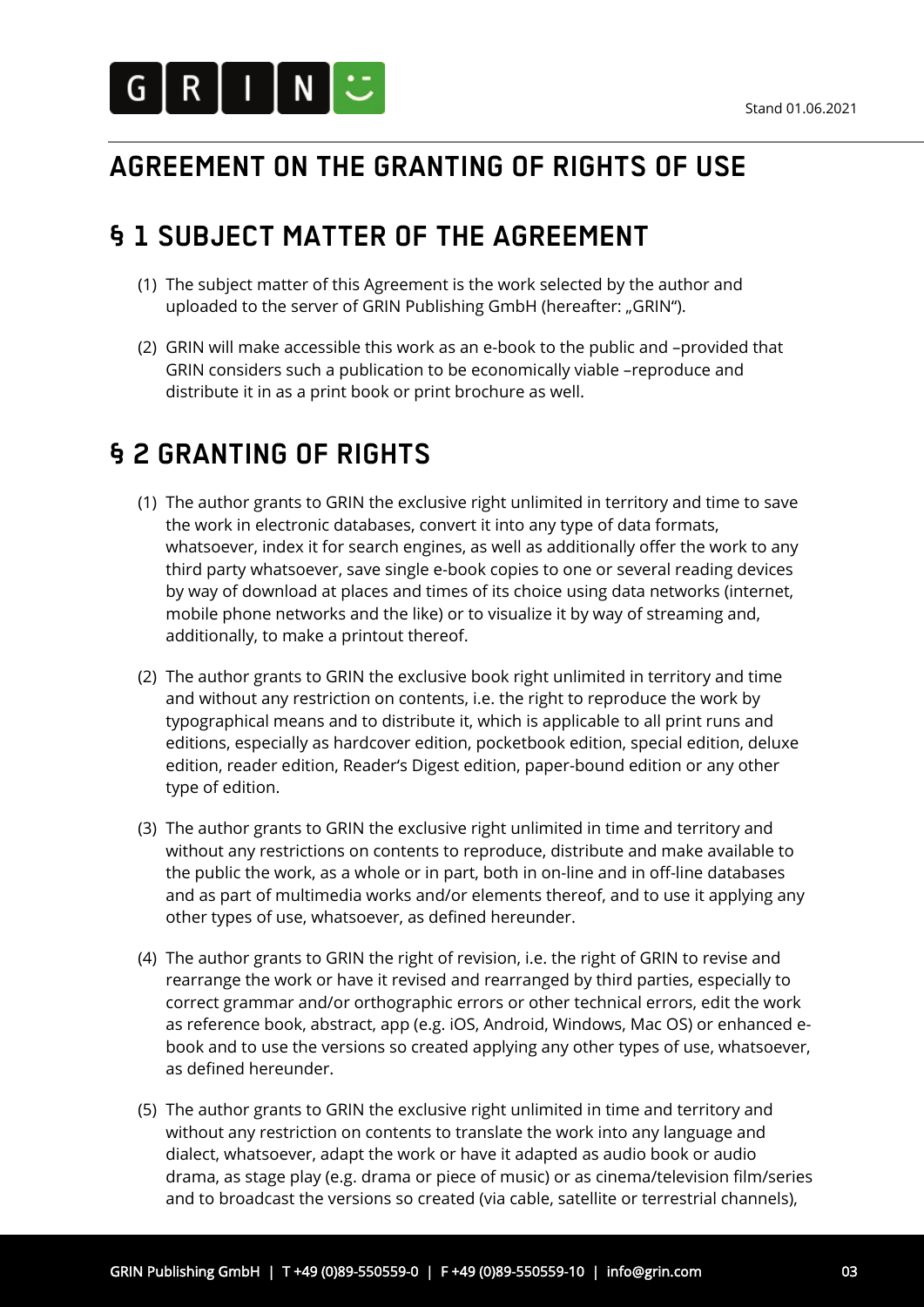

to show and/or reproduce it (e.g. on CD, DVD, Blu-ray disc) and distribute it and make it accessible to the public as well as to rent out reproduction pieces of the work as well as to use the so created versions and editions of the work applying any other types of use, whatsoever, as defined hereunder, as well as by way of merchandising.

- (6) The author grants to GRIN the exclusive right unlimited in time and territory and without any restriction on contents to the preprint, reprint or serial print of the work or specific excerpts from the work as well as the right to use the so created versions and editions of the work applying any other types of use, whatsoever, as defined hereunder.
- (7) In addition, the author grants to GRIN the right to use the work applying the types of use unknown at the time of entering into the Agreement.
- (8) GRIN is entitled to use the rights hereunder either in its own publishing house or transfer the use of such rights to third parties, as a whole or in part, without requiring any additional consent of the author.

## **§ 3 DUTIES OF GRIN**

- (1) GRIN will –at its own cost –convert the work into an appropriate file format, save it in a database and keep it available for individual retrieval and also offer it to third parties for download or streaming using GRIN's business partners.
- (2) In case of a print publication, GRIN may opt for reproducing the work by way of printon-demand or edition printing as letterpress printing or brochure printing. GRIN is under no obligation to reproduce and distribute any minimum edition.
- (3) GRIN commits itself to make reasonable advertisement for the use of the work as defined hereunder. This also includes the facilitation of reading examples of up to 25% of the entire work. GRIN is free to select the type of advertisement. GRIN commits itself to assign an ISBN to the work. GRIN organizes the shipment of the legally required deposit copies free of cost.
- (4) If the work is distributed as e-book publication, GRIN will decide on the file formats in which to offer the work, the distribution channels and the involvement of commercial agents as well as the recommended sales price and its adjustment. If the work is published as a print publication, GRIN will further decide on the layout of the work, the volume of the edition, the start of reproduction, the date of appearance, the distribution channels and the retail price, including its increase or reduction.
- (5) GRIN has the right to change the title if it appears reasonable on distribution considerations.
- (6) GRIN will show the author's name on the cover page of the printed book edition and the e-books, unless the author instructs GRIN to publish the work anonymously or under a pseudonym. For all other types of use of the work GRIN will identify the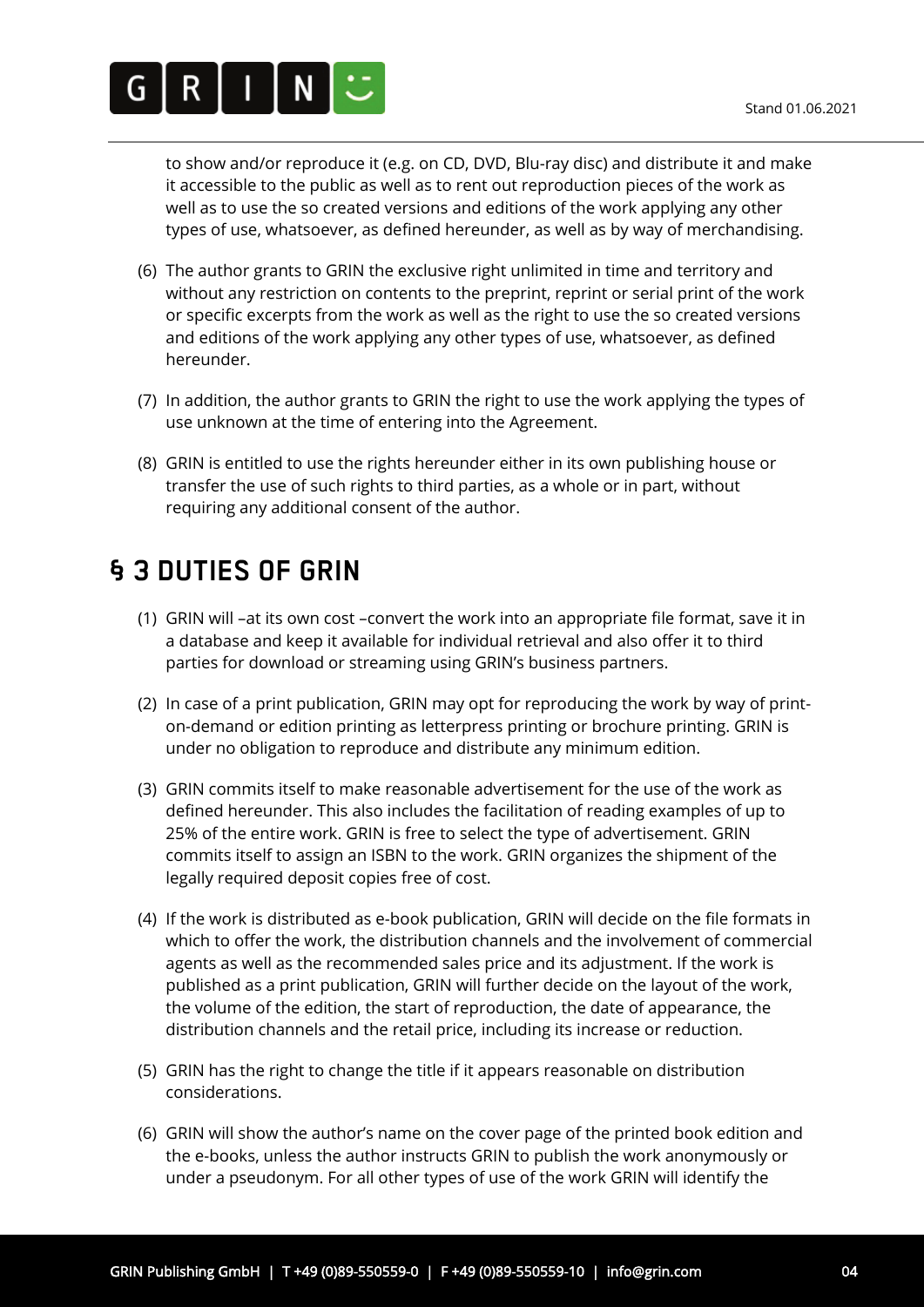

author in the same manner if and provided that the identification can be achieved at a reasonable technical and/or economic effort.

## **§ 4 QUALITY OF THE WORK, NEW EDITIONS**

- (1) The author delivers the work in a file format enabling GRIN to further process the work both for an e-book publication and for a print publication (e.g. as a Microsoft Word, OpenOffice, LibreOffice or PDF file). GRIN has the right to reject the work without any comment if it is uploaded in a format inadequate for further processing.
- (2) The work has to be in line with the GRIN quality policy (available at https://www.grin.com/en/faq/how-do-i-become-an-author-at-grin/#quality).
- (3) Once the author has uploaded the work or made available the work to GRIN using other means the author has no longer the right to make any changes.
- (4) The author may, however, prepare a revised version of the work if any technical or other development suggests that anew edition is required and GRIN does not object to such revision. The author commits himself/herself that upon GRIN's request he/she will prepare a revision of the work if GRIN feels that the development suggests that a new edition is required. If the author does not deliver any revision to GRIN within a reasonable period of time, GRIN will have the right to have the revision made by third parties. In this case the author will be named as author of the preliminary editions to the extent as usual and receive a reasonable share in the fees.

## **§ 5 GUARANTEES OF THE AUTHOR**

- (1) The author expressly states that he has reached at least the age of 18 at the time of contract acceptance.
- (2) The author guarantees that he/she is solely entitled to dispose of the rights to the work defined hereunder and that he/she did not enter into any conflicting disposal before and that the work does not violate any third party rights (e.g. copyright or rights of publicity) or legal regulations.
- (3) Furthermore, the author confirms that no parties other than those specified (coauthors) are involved in the creation of the work and that the contractual work is not an adaptation. The author shall work with the co-authors in a spirit of cooperation and take their legitimate interests into account. In all other respects, the author's cooperation with the co-author and GRIN shall be governed by the specifications for the creation of the work, which form an integral part of this contract. Where the author included third-party works (e.g. photos, drawings, graphics, charts, text excerpts) in his/her work or his/her work is a compilation of such works of other authors, the author guarantees that this is permitted under any of the regulations of limitations and exceptions of sections 44a et seq. of the UrhG (German Copyright Act)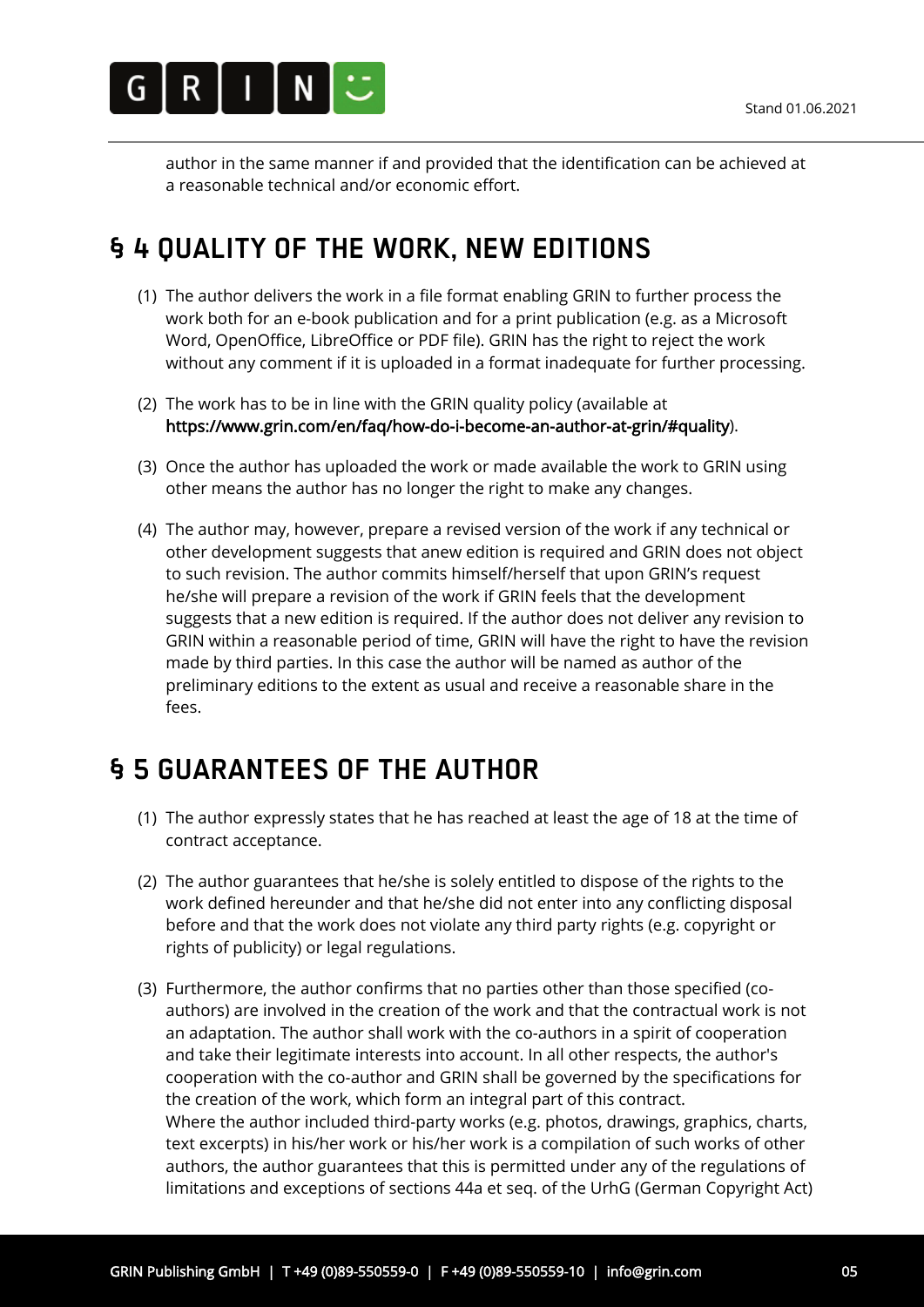

or that he/she obtained the rights from the respective holder of the rights to the extent as required hereunder. Upon request, the author will deliver to GRIN appropriate evidence (e.g. licence agreement) without delay.

- (4) The author further guarantees that there are no examination rules of universities nor any other provisions opposed to the publication of the work as well as that all the information he/she provided on the work (e.g. grading) is true and correct and, moreover, that the work, in case that it is a college/university work, was submitted to the indicated college/university in the version as uploaded by the author. Upon request, GRIN will be provided copies of the grading rates.
- (5) If the quality of the work is in conflict with any of the guarantees pursuant to sections 4 or 5 of this Agreement, GRIN has the right to discontinue the use of the work without any further statement. In addition and notwithstanding any other claims, GRIN may claim damages for the breach of this covenant.

## **§ 6 REMUNERATION, ACCOUNTING**

- (1) Where the author has chosen a success-based fee, the author shall be paid an amount in accordance with the fee table valid at the time of contract conclusion ( https://www.grin.com/en/authors-fees/). If and to the extent that GRIN does not use the contractual work itself, but instead transfers usage in full or in part to a company affiliated with GRIN under company law, the author shall receive the same remuneration had GRIN decided to use the work for its own purposes.
- (2) If GRIN uses the work defined hereunder applying a type of use for which the contracting parties have not yet agreed on any remuneration, the author is entitled to reasonable remuneration. GRIN may fix such remuneration at its reasonably exercised discretion. The author may have a court establish whether or not the remuneration is reasonable (sections 315 et seq. of the BGB (German Civil Code), 32 UrhG).
- (3) The fee accounting and payment will be made by the 30th of June and the 31th of December of each year within three months of the respective due date. The accounting will show the number of copies sold and the fee resulting for the benefit of the author. The fee for books can be accounted for only if the reservation to qualify books as remaindered has expired and will not become due before. The fee becomes due within one month after the accounting.
- (4) In case of bank accounts outside of the European Union any amounts below USD 50.00 will remain in the customer account and will be paid to the author after such amount is exceeded or upon the end of the Agreement, respectively.
- (5) GRIN is not obliged to keep any records or provide any information regarding books or e-books which were distributed free of charge (e.g. deposit copies, editorial copies, review copies, free copies or launch copies, advertising copies for the promotion of the book and for the promotion of the publisher) or which were bought as discounted author's copies.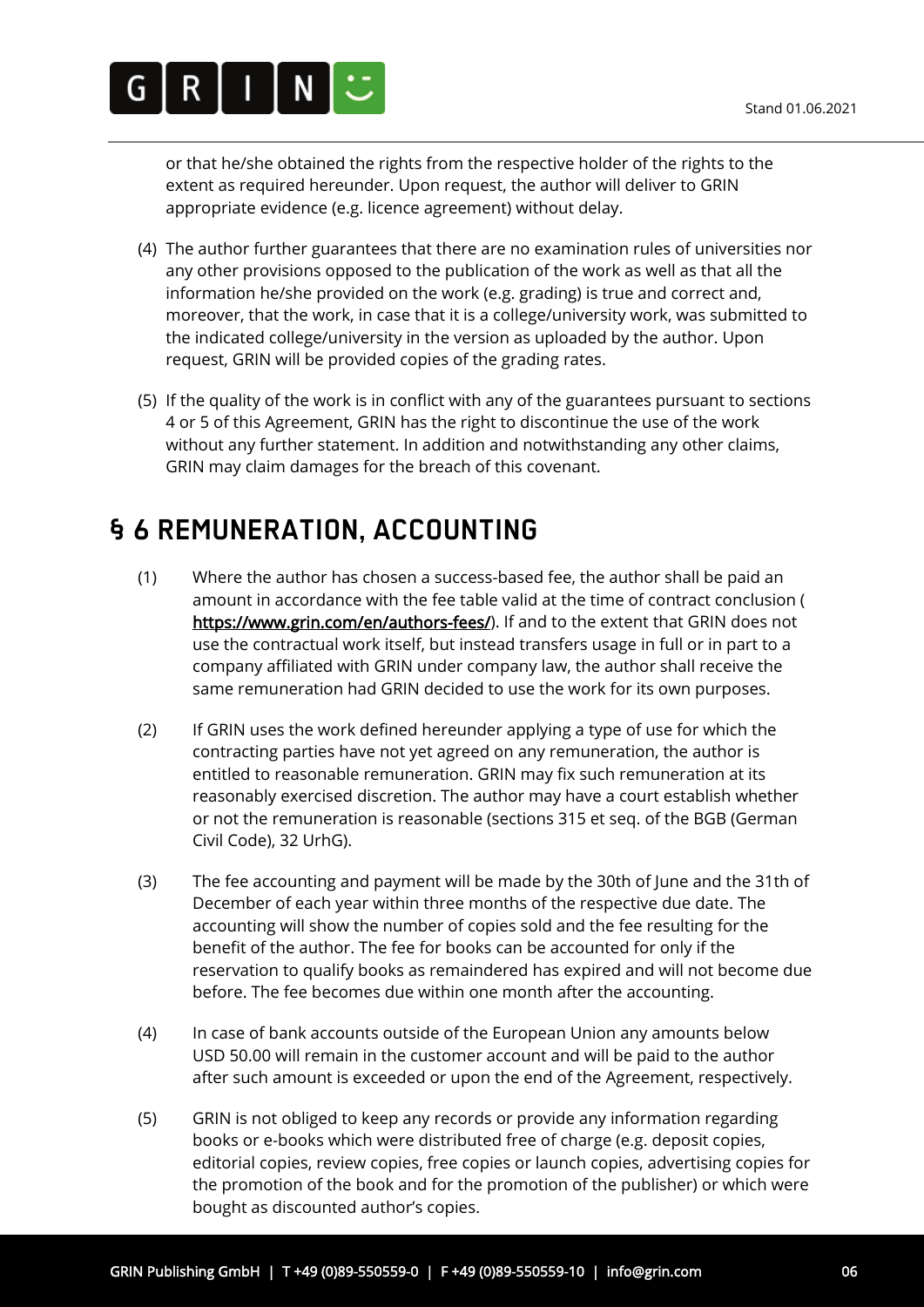

- (6) The costs incurred for the publication, reproduction and distribution as a book will not be billed to the author. GRIN, however, will set off a portion of such costs amounting to 50 EUR (resp. USD) against the fee the author is entitled to from the sale of his/her work hereunder as a book. If the work is not sold as a book, the setoff of such costs is relinquished without substitution. There will be no setoff against the fees from the sales of the work as an e-book.
- (7) Fee retention for texts translated by GRIN: the author shall not be charged for costs arising from the translation of the work. However, GRIN shall offset a portion of these costs in the amount of 25 EUR (resp. USD) from the fee owed to the author from the sale of this translated work as an e-book.
- (8) GRIN will inform the author of any changes in the table of fees via e-mail to the email address indicated in the log-in area. The author shall inform GRIN without delay of any changes of the e-mail address, if any. In the event of any change of the terms and conditions for existing distribution channels to the author's disadvantage, the author will have a special right of termination within 4 weeks of the e-mail sending date.
- (9) In addition, the author may opt for making available his/her work as an e-book in the free area of GRIN's website. There will be no remuneration for works retrieved free of cost. GRIN has the right to offer a printer-friendly version additionally. Such printer version may be offered to the users for a fee to cover the costs. The author will not claim any remuneration for this.
- (10) Payment of the fees will be made into the bank account the author indicated in his/her user account with GRIN. The author will inform GRIN of any changes of his/her bank account without delay. Costs for any chargeback of the fee will be at the author's expense.
- (11) If the author opted for value added tax, GRIN will identify the rate of the statutory value added tax separately and pay it additionally.
- (12) The author has the right to have the accounting verified for correctness by a professional committed to secrecy during the usual business hours. If a deviation exceeding 5% to the detriment of the author is found, GRIN will bear the audit fees. The author is not entitled to any additional verification rights.

## **§ 7 LUMP-SUM FEE**

(1) Alternatively to § 6, the Author may upon request receive a single payment in accordance with the table of fees as applicable at the time of entering into the Agreement (https://www.grin.com/en/authors-fees/) (hereinafter referred to as "Lump-Sum Fee") in exchange for the rights of use granted to GRIN under §2. In that case the Author is not entitled to any further remuneration besides the Lump-Sum Fee.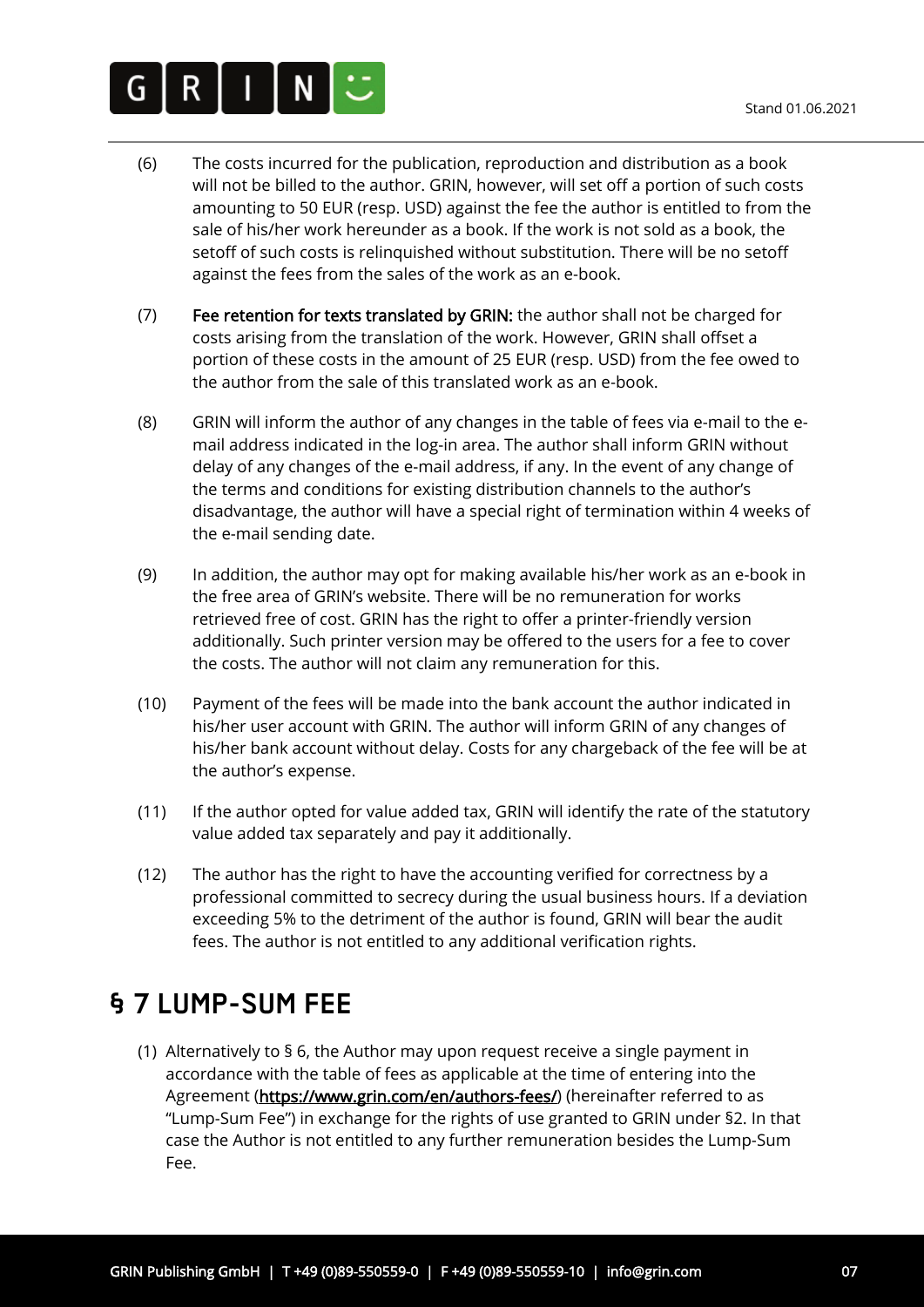

- (2) The Lump-Sum Fee shall be paid with the regular statement of account following the publication of the work. The Lump-Sum Fee shall not be paid if the work is not added to the publisher's list of available publications.
- (3) The Author may choose the Lump-Sum fee only when uploading the work, not subsequently.

# **§ 8 FREE COPIES AND DEPOSIT COPIES**

- (1) GRIN will not deliver to the author any free copies of his/her work.
- (2) The author may, however, purchase copies of his/her work at a discount from GRIN. If the author himself/herself distributes such copies, he/she shall observe the retail price fixed by GRIN.

## **§ 9 COLLECTING SOCIETIES**

- (1) All rights that the author requires for exercising his/her rights with respect to collecting societies and for requesting the amount of royalty payments due to him/her will remain with the author. The author hereby assigns to GRIN any and all rights exercised by collecting societies (e.g. VG Wort (German collecting society specialising in literary and scientific works)) to the extent such assignment is required for GRIN to be able in addition to the author to enforce the share in proceeds due to the publishing company under the allocation plan.
- (2) GRIN accepts such assignments.

### **§ 10 RIGHT OF CANCELLATION, TERM OF THE AGREEMENT**

- (1) The author may cancel this Agreement within two weeks of the date of the Agreement in text form (written notice by any means of communication as defined by German law). The notice of cancellation is made in due time if delivered per post or e-mail or facsimile to the postal or e-mail address or the facsimile number indicated on GRIN's website within the above period.
- (2) The right of cancellation ceases if GRIN has begun to convert the work into a format adequate for an e-book and/or to prepare the typographic reproduction of the work or any other actions implying the use.
- (3) This Agreement takes effect upon the complete upload of the work defined hereunder or once the author made available the work in any other manner and after the author's express acceptance of the terms and conditions of this Agreement.